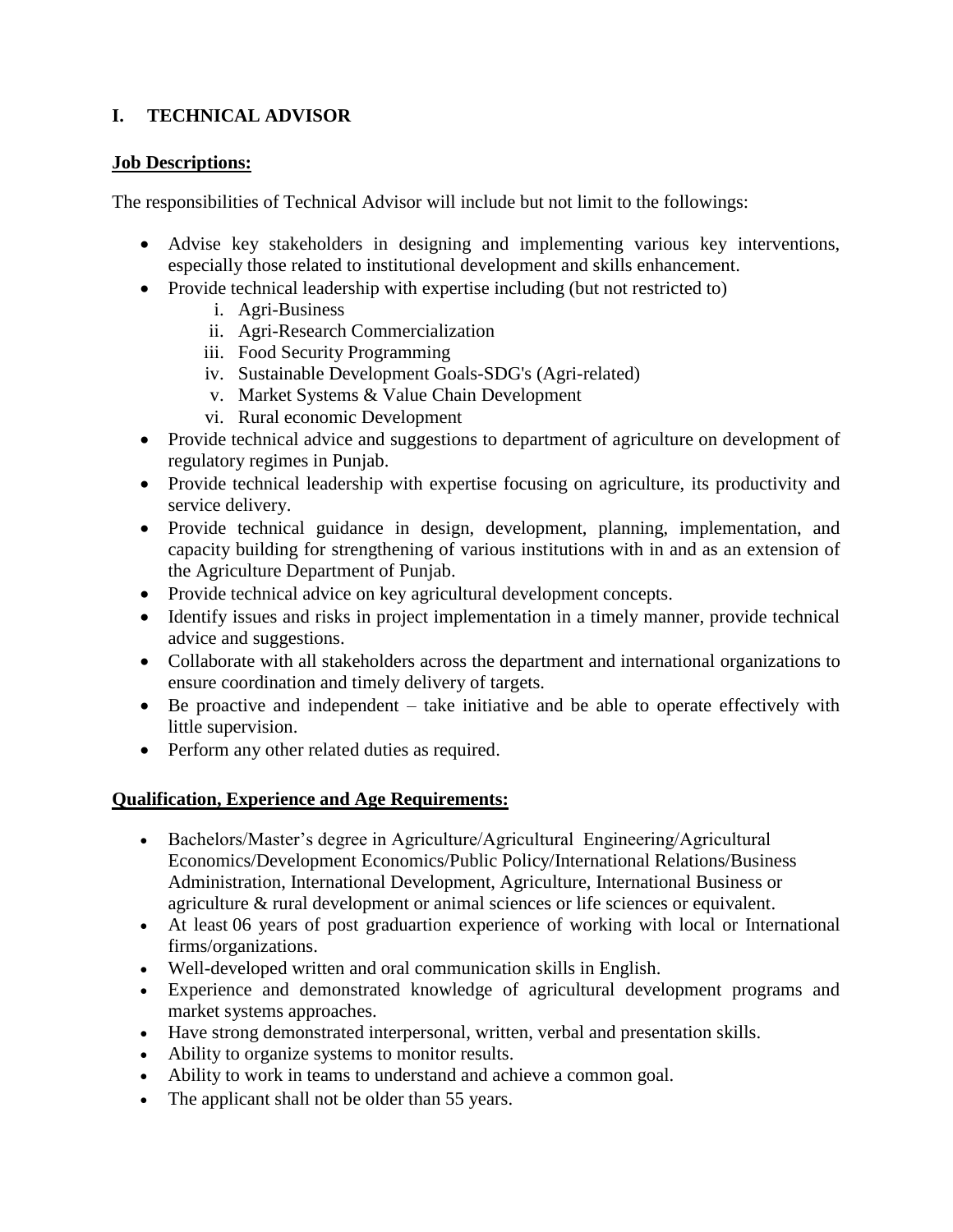## **II. COMMUNICATION ADVISOR**

### **Job Descriptions:**

The responsibilities of Communication Advisor will include but not limit to the followings:

- Develop strategies for integrating communication and media management, in close collaboration with various wings of Agriculture Department.
- Work with policy makers, related staff from various wings of Agriculture Department, donor community and other stakeholders in gathering data to ensure that the communication needs of various beneficiary groups are being considered in developing communication and media plans.
- Develop annual work plan with design, implementation, and reporting related to initiatives in communication and media management.
- Conceptualize and provide technical backstopping to various wings of Agriculture Department in improving information dissemination and positive projection of the department in farming communities, general public, donor community and decision makers.
- Provide technical support to various wings of Agriculture Departments in communicating success stories, developing fact sheets, information packs, project presentations etc.
- Oversee the development, production and distribution of print and electronic communication material, including management of department's website and initiate a social media program for Agriculture Department.
- Provide guidance and assistance in monitoring and evaluation and documentation of communication and media results.
- Represent Agriculture Department in communication and media management related discussion at different forums.
- Carryout any additional task assigned by Secretary, Agriculture and/or Chief Technical Advisor, Agriculture Delivery Unit.

- Bachelors/Master's degree in English, Journalism, Business Administration, Mass Communication, Design, Media, Economics or other related fields.
- Minimum 06 years of post-graduation experience including in local or international development sector.
- Excellent Urdu and English writing skills.
- Experience in developing communication materials.
- Not more than 50 years of age.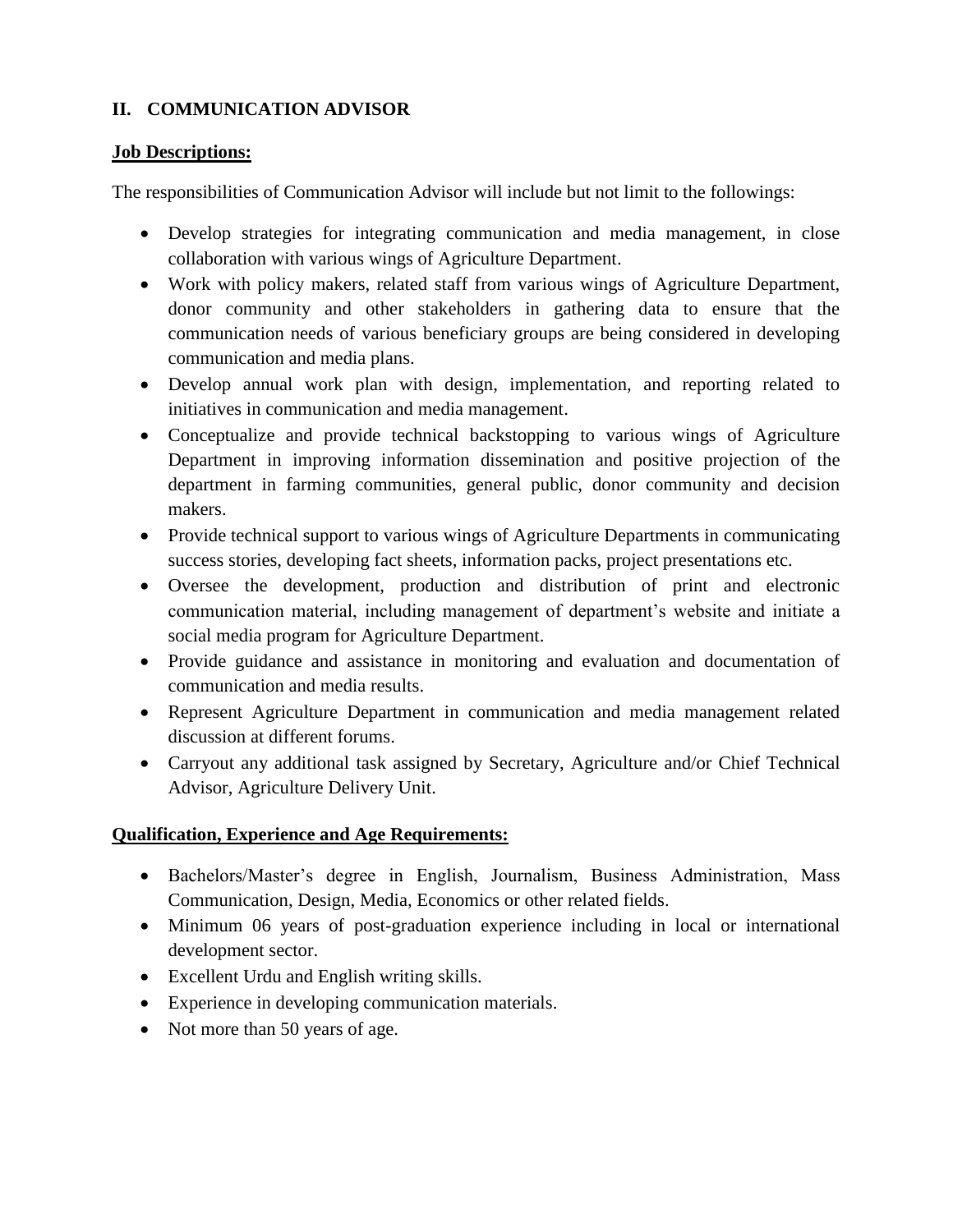# **III. CLIMATE CHANGE ADVISOR**

### **Job Descriptions:**

The responsibilities of Climate Change Advisor will include but not limit to the followings:

- Develop strategies for mitigation and adoption of climate change in context of agriculture sector and agriculture value chain with a robust framework to act as basis for climate change action.
- Develop a financing structure for implementation of adaptation, and align donor support behind Agriculture Department's priorities, engage in planning processes to ensure that climate resilience and low carbon growth issues are well integrated.
- Conceptualize and provide guidance and technical backstopping in the implementation of projects and programs to the Wing of Agriculture Department, ensuring their readiness by capacity building in climate smart programming.
- Coordinate with the internal and external stakeholders in policy formation and advocacy through building awareness on climate change implication and mitigation strategies.
- Support the Department to attract international financing for climate change adaptation, resilience and mitigation measures particular to agriculture sector and agriculture value chain.
- Provide effective technical support to project teams on roll out recognized and approved models on environment and climate change (e.g. Farmer Managed Natural Regeneration, Climate Smart Agriculture, Conservation Agriculture with Trees etc.).
- Provide guidance and assistance in monitoring and evaluation and documentation of climate change results.
- Represent Agriculture Department in climate change related discussion at different forums.
- Carryout any additional task assigned by Secretary, Agriculture and/or Chief Technical Advisor, Agriculture Delivery Unit.

- Bachelors or Masters degree in Environmental Sciences, Sustainable Development or relevant field.
- More than 06 years of experience after post graduation in relevant field.
- Excellent knowledge in a range of climate change thematic areas (adaptation, mitigation, technology transfer, and financing).
- Excellent Urdu and English writing skills.
- Not more than 50 years of age.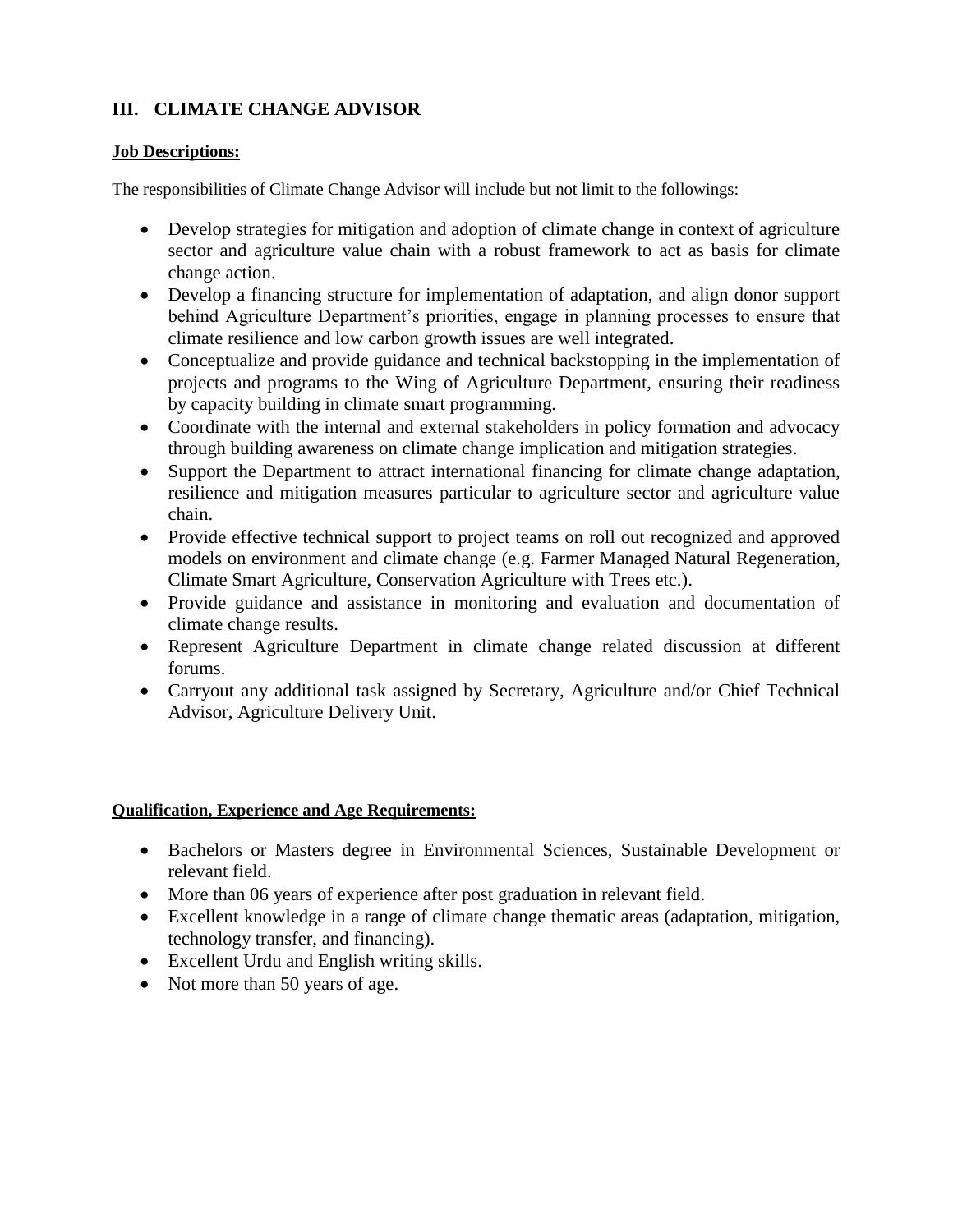# **IV. FINANCIAL ADVISOR**

#### **Job Descriptions:**

The responsibilities of Financial Advisor will include but not limit to the followings:

- Develop strategies for improvement in financial services management and planning of various programs and schemes in close collaboration with the senior officials and various Wings of Agriculture Department.
- Conduct financial analysis on schemes and programs of Agriculture Department, especially those being implemented by the private sector service providers, ensuring that maximum benefit is being extended to the farmers at least cost to the Government.
- Provide technical guidance on access to finance and insurance promotion related issues and work with stakeholders to identify gaps and advise solutions for finance options that are accessible, appropriate and affordable.
- Establish strong relationships and work closely with credit, banking and insurance institutions to develop financial products and services appropriate to targeted agriculture segments.
- Collaborate with financial institutions on access to finance, capacity building initiatives, products and service improvisation to ensure products are designed to facilitate agriculture financing by improving ability to prepare, access and manage credit/finance.
- Assesses risks and internal controls by identifying areas of non-compliance; develop and evaluate manuals and financial processes; identifying process weaknesses and inefficiencies and operational issues.
- Supports external auditors by coordinating information requirements.
- Provides financial control information by collecting, analyzing, and summarizing data and trends.
- Carryout any additional task assigned by Secretary, Agriculture and/or Chief Technical Advisor, Agriculture Delivery Unit.

- Qualified Accountant/Banker/Economist (CA, ACCA, Equivalent), Bachelor's or Master's Degree in financial services/Financial Services Management, Business, Accounting & Finance, or Commerce from local/international educational institution.
- Minimum 06 years of experience working in the banking/insurance/ financial industry with local or international firms, federal/provincial public sector or private sector organizations.
- Well-developed written and oral communication skills in English.
- Not more than 50 years of age.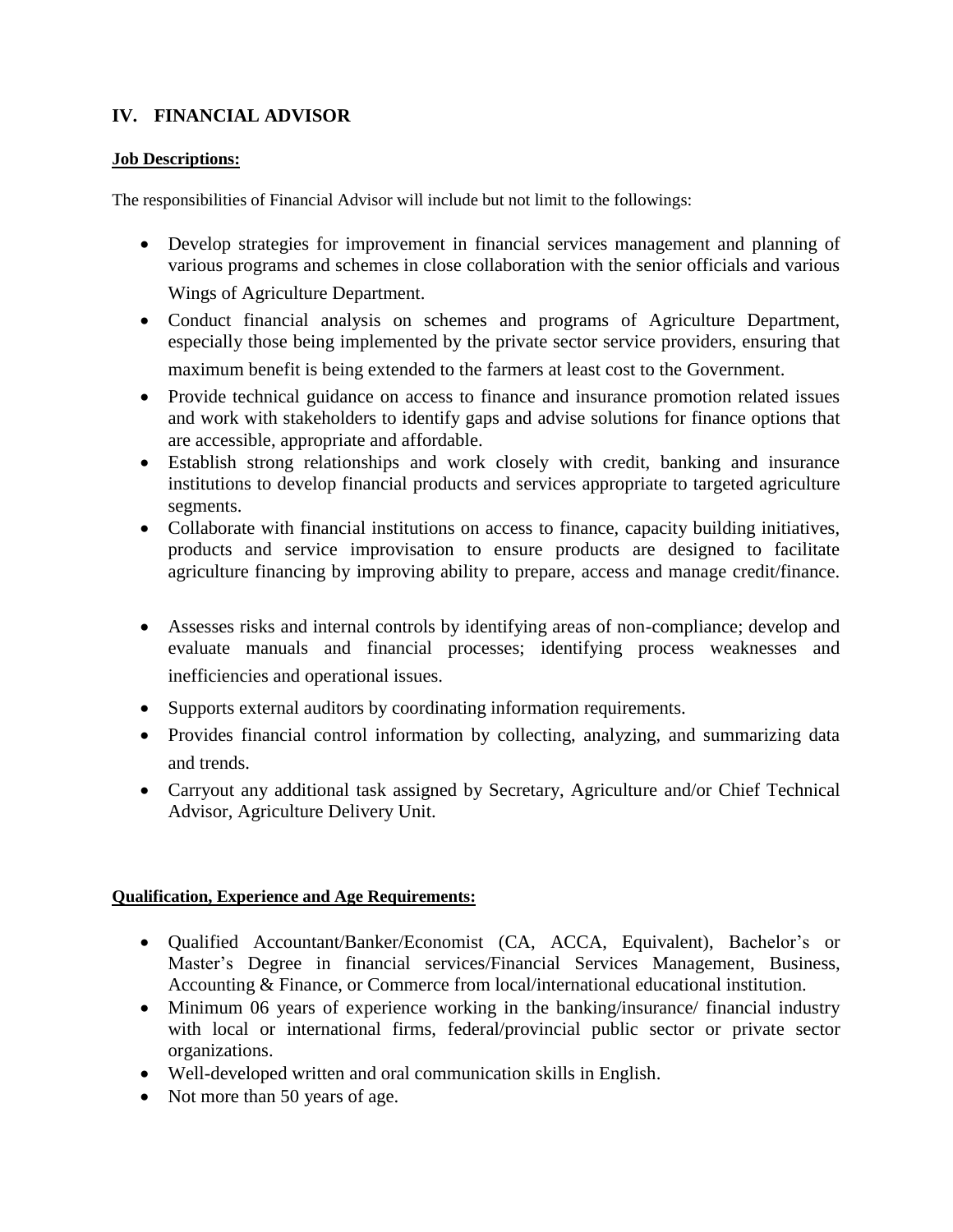# **V. MONITORING & EVALUATION ANALYST**

#### **Job Descriptions:**

The responsibilities of Monitoring & Evaluation Analyst will include but not limit to the followings:

- Assist M&E Advisor in the development of the indicators.
- Assist in coordinating collection of baseline data; provide regular support to the implementation of the PMP;
- Assist in finalizing ADU and M&E Advisor's contribution to the Agriculture Department's ADP and departmental Performance Monitoring Plan.
- Set and monitor performance targets for the M&E team, and works with the M&E team to achieve M&E targets on time and within available resource constraints.
- Participate in the baseline study, focus group and field visits and internal coordination meetings as needed to assure correct implementation of M&E design and provide quality control and management support.
- Work with the agricultural department to integrate M&E indicators into their work plans.
- Work closely with the agriculture department to assess the progress of the ADP projects, departmental targets.
- Analyze data to identify significant trends requiring corrective action, assess possible causes, and suggest solfutions based on the field findings for further improvement of activities.
- Focal pint for communicating monitoring reports, disseminating to management for submission to stakeholders.
- Oversee ongoing data verification process and data Quality assessments.
- Meet deadlines in both narrative and quantitative reporting requirements.
- Assist in preparation of monthly and quarterly analytical M&E reports (both qualitative and quantitative), and additional reports as requested by management.
- Write qualitative and quantitative reports, lessons learned and case studies from various M&E activities.
- Devolep him– or herself to learning a range of M&E tools available to development practitioner.
- Provide technical assistance to help other staff understand M&E systems and requirements.
- Demonstrated conceptual, mathematical, analytical and problem solving skills.
- Can work well under time pressure, meet deadlines, and balance competing tasks.
- Ability to understand and analyze data and economic at the firm, industry and market levels.
- Excellent organization, Planning and time-management skills.
- Demonstrated excellent oral and written communication skills in English.
- Excellent interpersonal skills in order to conduct interviews with a varierty of stakeholders.
- Ability to ariculate ideas, work within a team to accomplish objectives, and accept direction.
- Preficiency in the use of Excel, Work and Powerpoint; statistical analysis tools are a plus.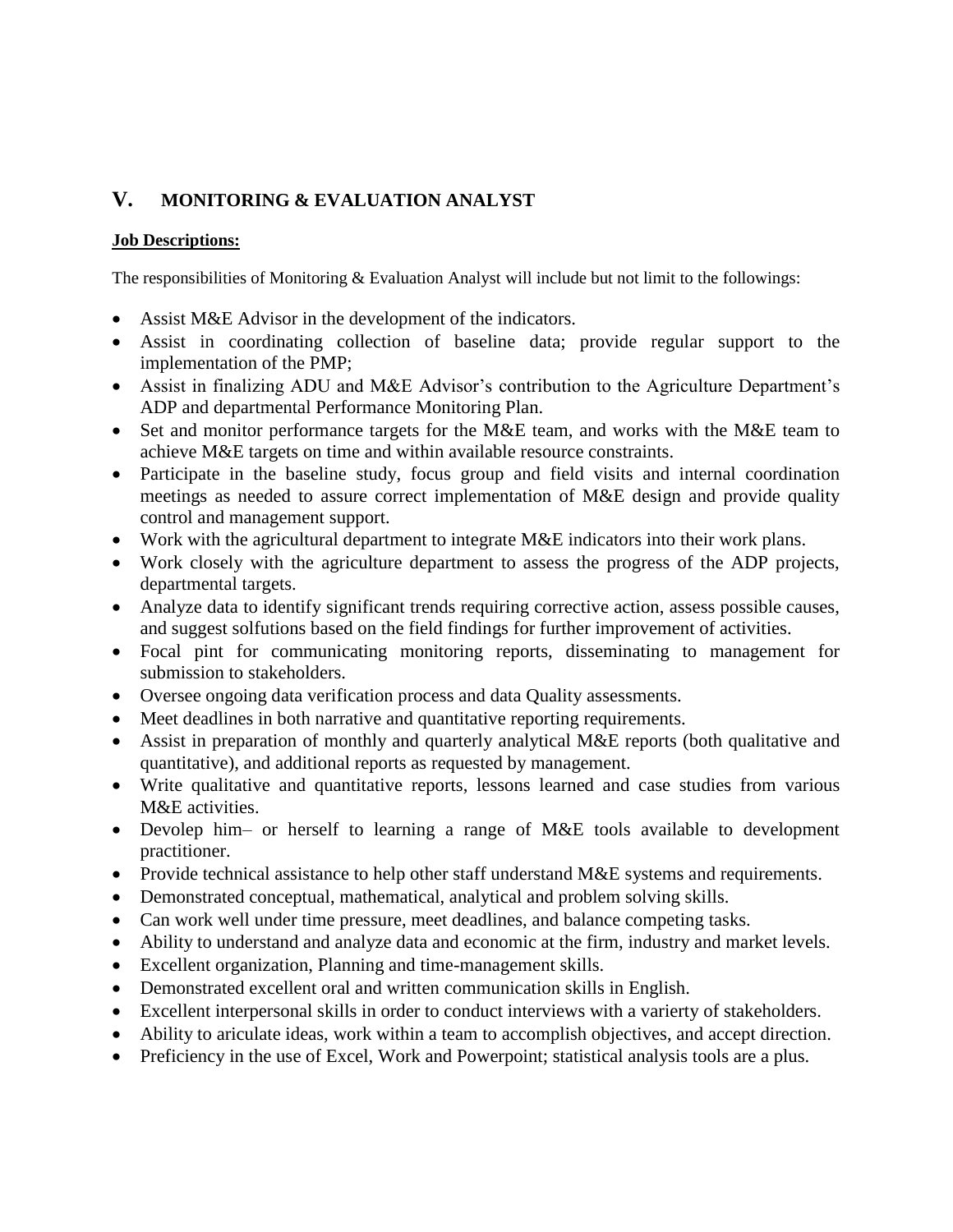#### **Qualification, Experience and Age Requirements:**

- Bachelors or Masters degree in Agriculture/Agriculture Economics/M&E, Project Management/Research Methods/M&E/MBA, or other relevant administrative Sciences from a well reputed HEC recognized national or international University/Institute/College.
- Minimum 5 years of verifiable work experience, with progressively increasing level of responsibility in public or private sector at monitoring and evaluation positions.
- Proven record and experience in rigorous quantitative & qualitative research & implementation of analytical methods.
- Demonstrated hands-on practical experience of setting up and managing dashboard monitoring system preferably in the cash disbursement environment.
- Proficiency in the use of ICTs and job specific applications.
- Previous work experience in similar role in agriculture sector in Pakistan or abroad wll be an added advantage and the applicant shall not older than 45 years.

# **VI. IT ANALYST**

## **Job Descriptions:**

The responsibilities of IT Analyst will include but not limit to the followings:

- Provide structured technical inputs to ICT Advisor for identified areas to introduce ICT based projects, by preparing feasibility, technology options analysis, process flow, technology specifications, cost implication, etc.
- Provide input and assist ICT Advisor to develop TORs and tender documents / PC1 for hiring the services of IT companies, if DOA decides to develop any software / application / database.
- Take lead on assigned projects under the guidance and supervision of ICT Advisor.
- Coordinate on issue identification and resolution of the ICT systems and service.
- Review systems that have been developed and deployed, identify areas of improvement, provide input towards roadmaps of application releases and actively participate throughout the product development lifecycle.
- Coordinate with various wings of DOA, external departments and DOA technology partners to resolve system issues.
- As per direction of ICT Advisor, provide technical inputs to all matters having ICT angle, that come in discussion with Planning & Development Department, Federal Ministry of Agriculture and Food, and other public and private organizations / stakeholders. He /she will provide strong technical support and guidance to other teams working in / with DOA. The specific details shall be set forth by ICT Advisor, as per need.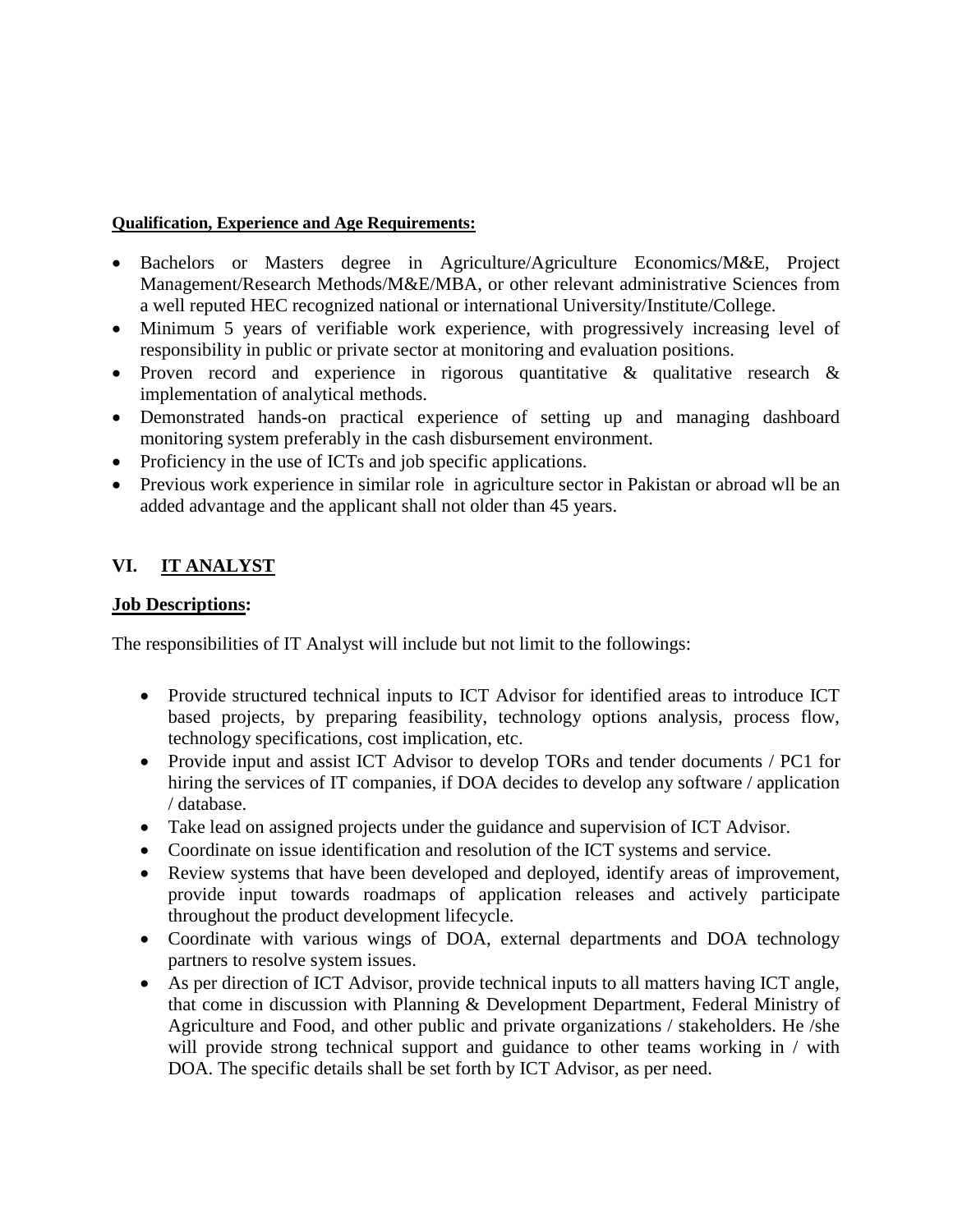- Participate and schedule meetings to liaise with public and private stakeholders and experts on various aspects of agriculture sector, as per advice of ICT Advisor. Moreover, the ICT Analyst will arrange, coordinate and participate in meetings between DOA relevant directorates, government stakeholders, elected representatives and experts, as and when required.
- Take lead on requirements gathering and then articulates and documents business requirements, functional and non-functional requirements for new and existing systems.
- Reach out to various DOA wings, vendors and other government department to identify and evaluate end user and business requirements.
- Ensure clean and accurate documentation that may include aspects such as business requirements, client requirements, and technical specifications, and write findings in form of reports, which may be used in professional publications or secretary level presentations.
- Under the direction of ICT Advisor, work with data in MS excel and manipulate the data with various formulas to generate desired results.
- Create User Acceptance Testing document, schedule UAT with various department wings, vendors and government department, conduct testing with relevant wings of DOA and at the end of testing submit final report to ICT Advisor.
- Create and assist ICT Advisor with development of AS-IS and TO-BE Business process diagrams as required from time to time.

#### **Qualification, Experience and Age Requirements:**

- Bachelor's degree in any field from a recognized local or International University.
- A minimum of 4 years of relevant post-graduation experience in the public or private sector, working with multiple ICT projects.
- Hands on experience and familiarity with ICT-based innovative concepts for agriculture sector. Well versed with the various ICT based development model / approaches used in agriculture sector of Pakistan or abroad.
- Good communication skills and fluency in English, Urdu and Punjabi.
- Not more than 45 years of age.

# **VII. FINANCIAL ANALYST**

#### **Job Descriptions:**

The responsibilities of Financial Analyst will include but not limit to the followings:

- Assist Financial Advisor to carryout financial assignments as depicted in his contract.
- Help the Financial Advisor in development of strategy for improvement in financial management, planning and control regimes, in close collaboration with the senior officials and Wings of Agriculture Department.
- Obtain, analyze and evaluate accounting documentation, financial data, previous reports, flowcharts etc. Identify loopholes and recommend risk aversion measures and cost